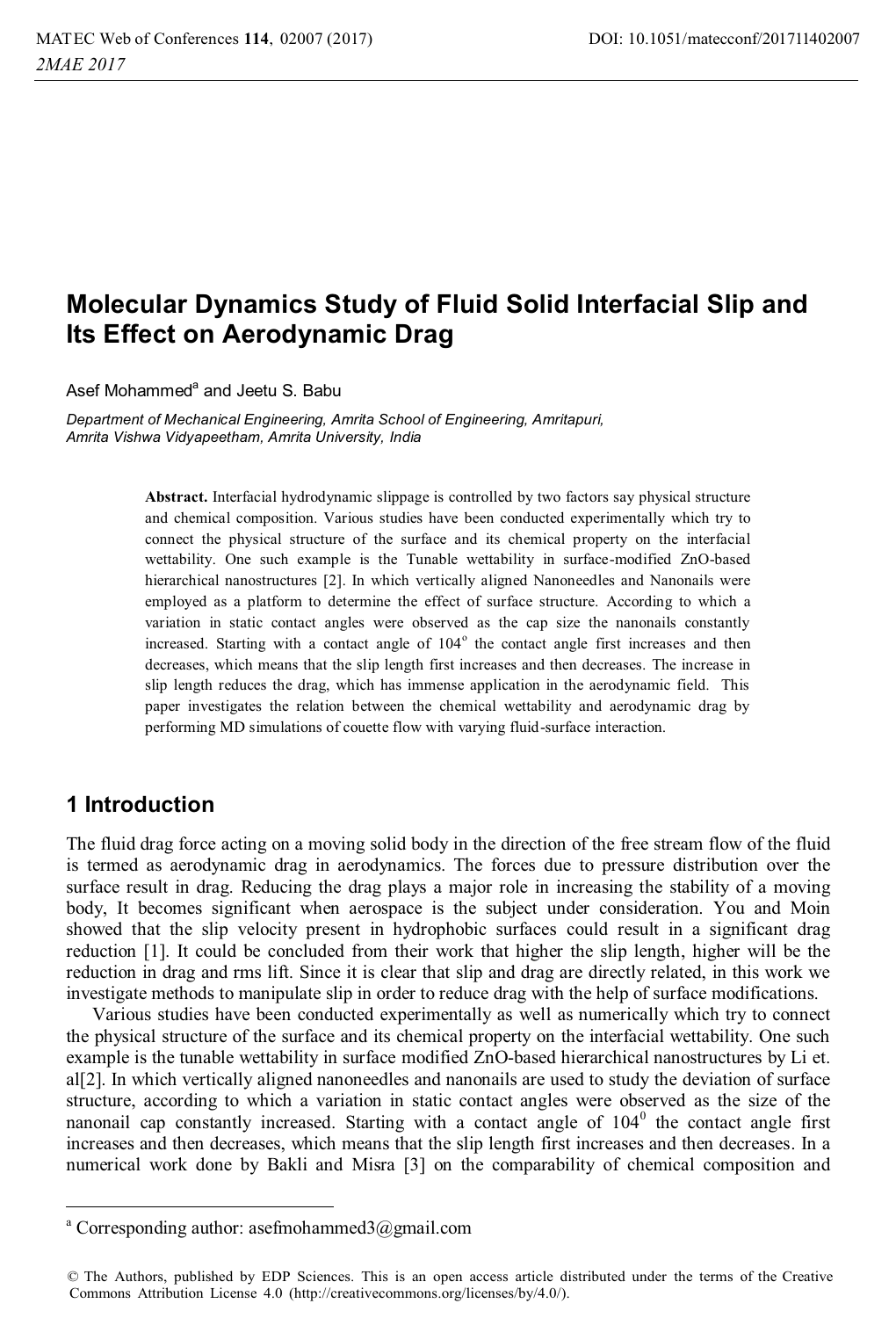roughness of Nano channels in varying slippage of fluid at the interface through molecular dynamics (MD) simulations, by developing a typical water model the slippage of fluid through smooth and rough surfaces were analysed. The authors proposed a mathematical relation between static contact angle, surface roughness and slip length by determining the contact angles and slip length at different conditions. In a similar work done by Bakli and Chakraborty [4] they have studied the transition of slippery to sticky hydrophobic nano channels. They showed that a simple manipulation of the ionic and molecular positioning at the wall- fluid interface can be used to tune the actual wettability of the nano fluidic substrate. In this work they have opened up a new platform for studying the slip-stick behaviour by making the classification of hydrophobic and hydrophilic surfaces slightly imprecise, which they made possible by using colloidal and ionic inclusions in the fluid which considerably affected the dynamic contact angle.

The objective of this paper is to reduce drag by relating it with slip by applying surface modifications. In order to support the experimental work done by You and Moin [1] we have tried to mimic the idea of nano needles and nails by creating cylindrical and square shaped surface asperities by varying the contact angle. Further studies are also done by varying the wall-fluid interaction in order to change the contact angle and hence to manipulate slip length.

# **2 Methodology**

This work is done using MD simulation [5]. MD can be explained as a computational tool where positions, velocities and orientation of molecules and atoms evolve over time. It is one of the most widely used atomistic simulation method. It can be considered as a computational microscope, where the behaviour of atoms and molecules are observed using a computational technique instead of using a conventional microscope. With the help of MD we can get atomistic insight into molecular structure and kinetics. It is a deterministic method, given a preliminary set of position and velocities the following time evolution is totally calculated so that the entire trajectory of the atoms could be obtained. MD follows laws of classical mechanics most notably Newton's law:  $F = M \times a$ , where F is the net force acting on the atom M is the mass of the atom and a is the acceleration. The total force is the net force acting on the atom,  $M$  is the mass of the atom and  $a$  is the acceleration. The total force acting on the atom can be calculated from the interaction between the atom and its neighbouring atoms. This can be modelled using an interatomic potential function. The force acting on the atom is defined as the first derivative of the interatomic potential function with respect to position. Once the total force acting on the atom is obtained, the acceleration can be calculated and from the acceleration of the atom the positions and velocities can be obtained by time integration. So, in MD we are actually properties of the system can be calculated with the help of statistical mechanics relation.

Hence, Running a simulation in MD can be summarised as follows

- 1. Set an initial system configuration  $[\vec{r}(t=0), \vec{v}(t=0)]$
- 2. Get an interaction potential for the system  $v(\vec{r})$
- 3. Find a way to integrate  $F = M \times a$  and get new forces F
- 4. Solve the equation of motion numerically over a short step  $\Delta t$
- 5. Get the new positions and velocities over the step  $\Delta t$
- 6. Continue step 1-5 till t >  $t_{max}$
- 7. Calculate the results and stop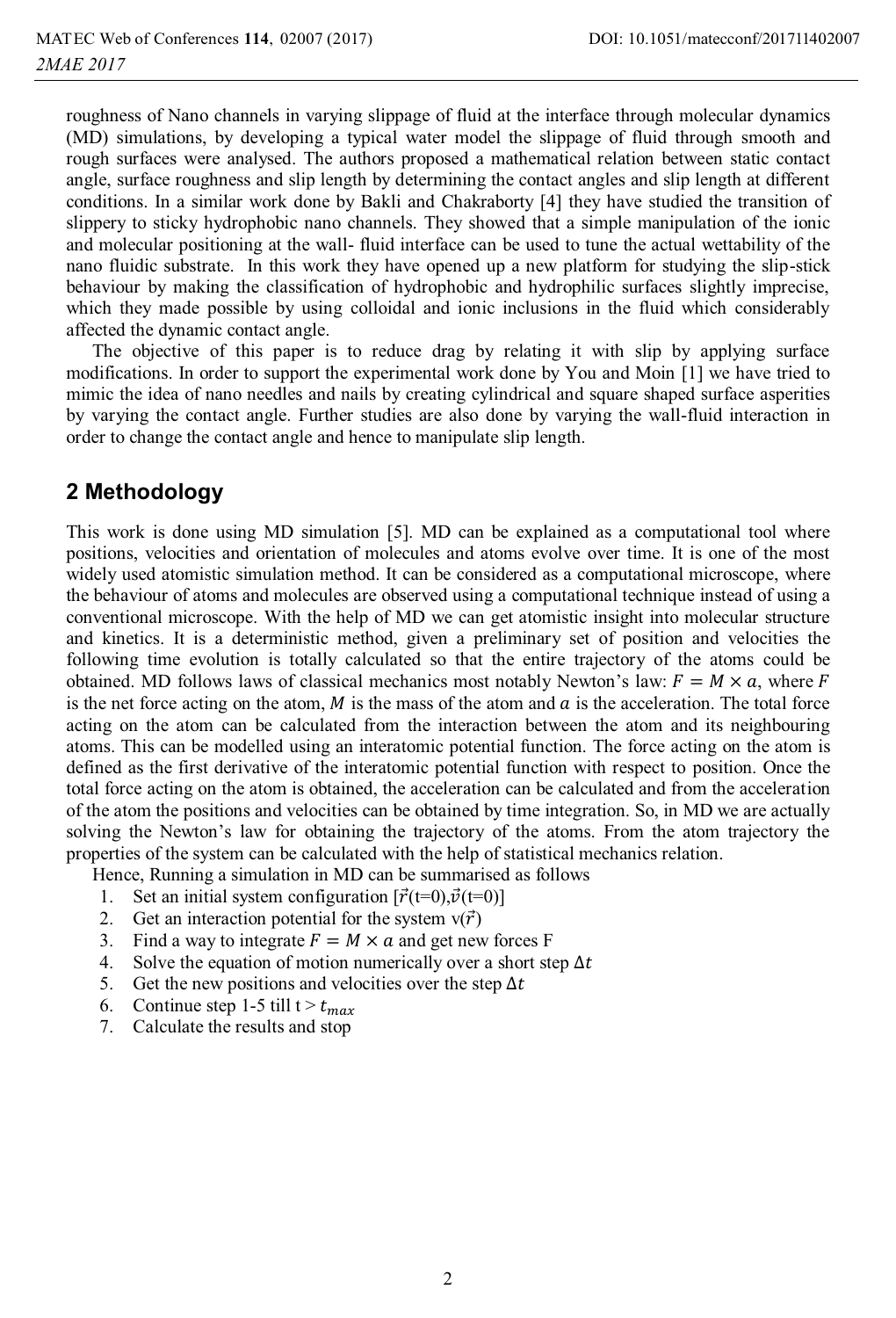

The basic flowchart for MD simulation is shown in Fig. 1



The MD simulation is implemented using LAMMPS open source library package [6,7] and the visualisation of the same is done using OVITO [8] which is also an open source software. The simulation system consists of a channel of height 1nm bounded by rigid solid walls in close pack face centred cubic (FCC) structure. Argon and platinum atoms constitute the fluid and wall respectively. The complete dimension of the system is 8x3.2x8 nm as shown in Fig. 2. The system is designed for Couette flow so that the upper plate moves with a small velocity V and the lower plate is kept stationary.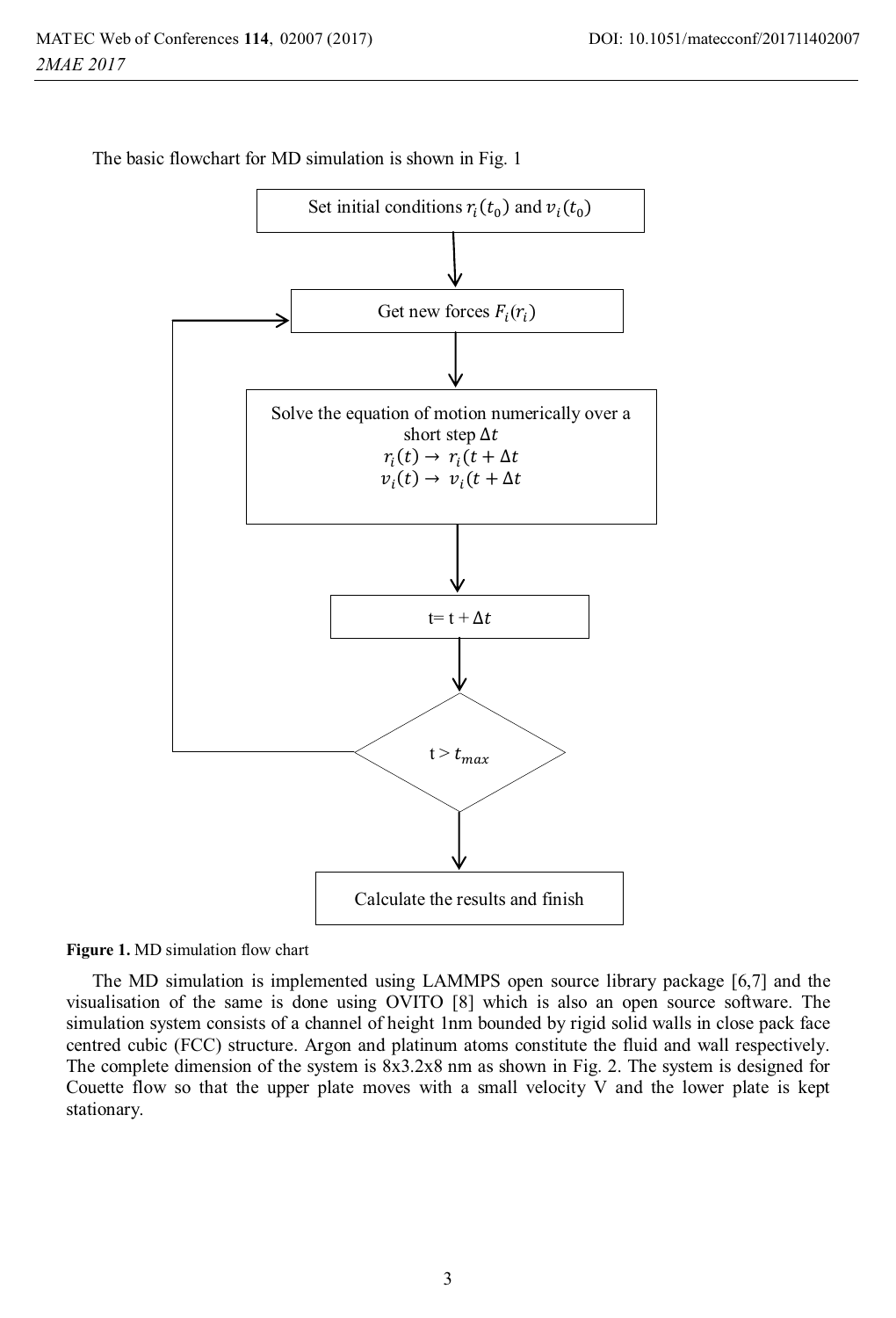



Lenard Jones (LJ) interaction potential is used to model the wall-wall, fluid-fluid and wall-fluid interactions.

$$
\phi LJ(r) = 4\varepsilon \left[ \left( \frac{\sigma}{r} \right)^{12} - \left( \frac{\sigma}{r} \right)^{6} \right]
$$
\n(1)

The interaction parameter between the atoms of the wall and fluid are as shown in Table-1 and  $\varepsilon_{wf}$ is varied to change the wall fluid interaction and hence the contact angle. The second part of the work is done by creating square and cylindrical surface asperity in the lower wall so us to vary the contact angle. Fig. 3 shows the simulation of couette flow with surface asperity. The complete dimension of the system is 8x3.2x8 nm.

**Table 1.** Interaction parameters

|             | $\varepsilon$ (kcal/mole) | $\sigma(A^{\circ})$ |
|-------------|---------------------------|---------------------|
| Wall-wall   | 0.120183                  | 2.475               |
| Fluid-fluid | 0.238                     | 3.04                |
| Wall-fluid  |                           | 2.7575              |



**Figure 3.** Couette flow simulation system with surface asperity in two dimensional view

Extrapolating the velocity profile obtained through MD simulation of Couette flow to meet the velocity of the wall will give the slip length. The numerical calculation of slip length was done by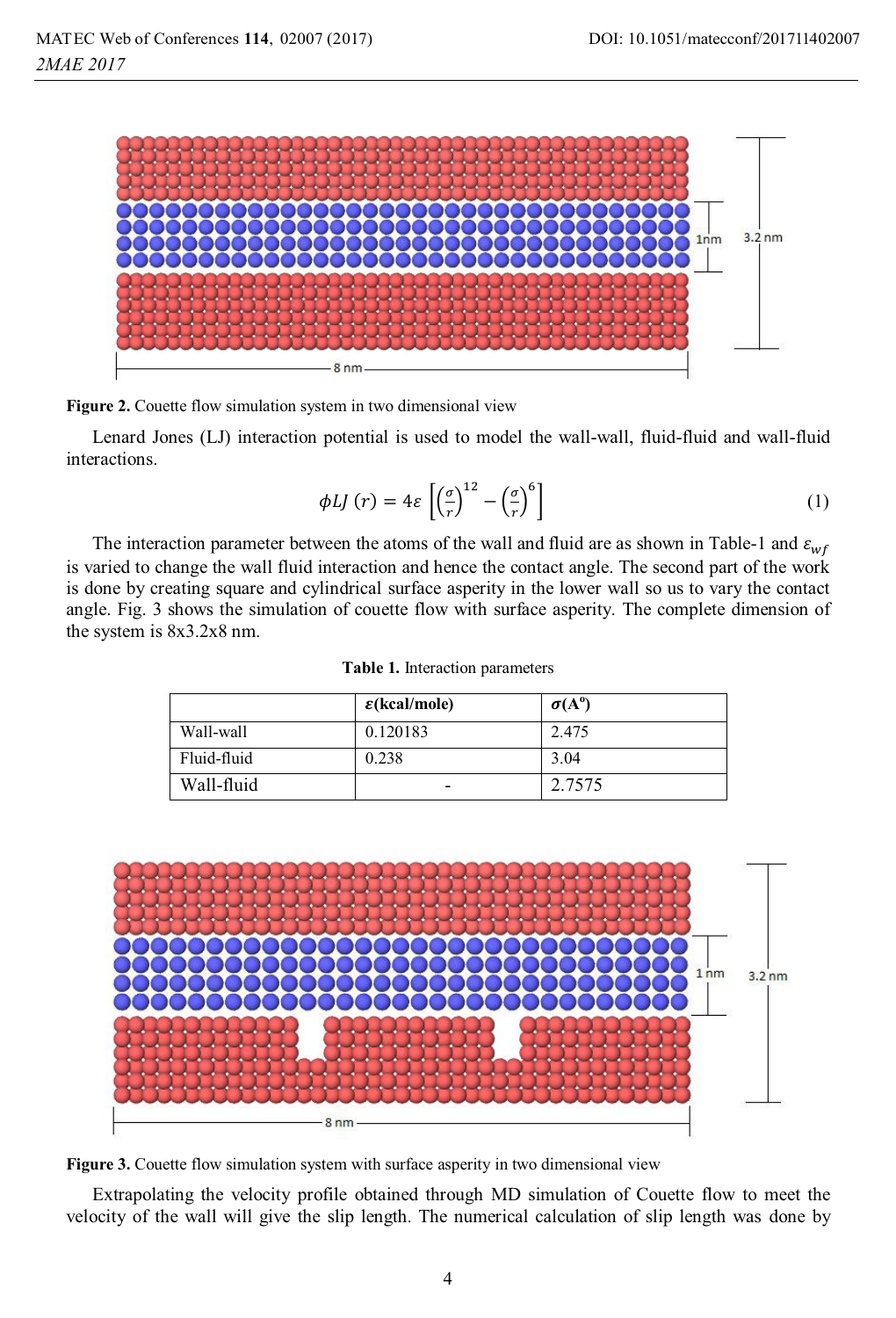using the formula  $V_s = L_s \times \dot{\gamma}$ , where  $V_s$  is the slip velocity;  $L_s$  is the slip length and  $\dot{\gamma}$  is the slope. The total energy exerted by the wall on the fluid slip layer is also calculated in every case. The relation between total energy and slip length is also studied.

# **3 Results and Discussions**

All the values obtained are represented with respect to the values obtained for  $\varepsilon_{wf} = 0.169$  kcal/mole. First part of the work was done by varying the wall fluid interaction in order to vary the contact angle and the variation of slip length observed is as shown in the Fig. 4 and the variation of total energy observed is as shown in Fig. 5



**Figure 4.** Variation of slip length with respect to changes in the wall-fluid interaction energy ( $\bullet$ ), Changes in shape of the surface asperities [square ( $\blacktriangle$ ) and cylinder ( $\times$ ,  $\blacktriangleright$ )] and also changes in the surface area of the asperity  $[\times, \blacksquare]$ .

As shown in Fig. 5 when the wall-fluid interactions were reduced, the total energy exerted on the fluid atoms by the wall was found to reduce as well, as a result of which the fluid transformed from philic to phobic hence, the slip length increased. The increase in slip length with reduction in wallfluid interaction  $(\varepsilon)$  is shown in Fig. 4. The result obtained when surface asperity was created in order to change the contact angle is also shown in the Fig. 4.

Figure 4 shows the variation of slip length with respect to flat plate, cylindrical asperity and square asperity for a particular value of  $\varepsilon$ . The slip length is found to reduce from what was obtained from flat plate, when asperities were created. This can be explained due to the change in contact angle such that when the contact angle increases the slip length reduces. A further reduction in slip length was found when the asperity shape was changed from cylindrical to square by assuring the same surface area. This effect can also be explained as a result of change in contact angle which can be supported by the work done by Li et. Al [2].